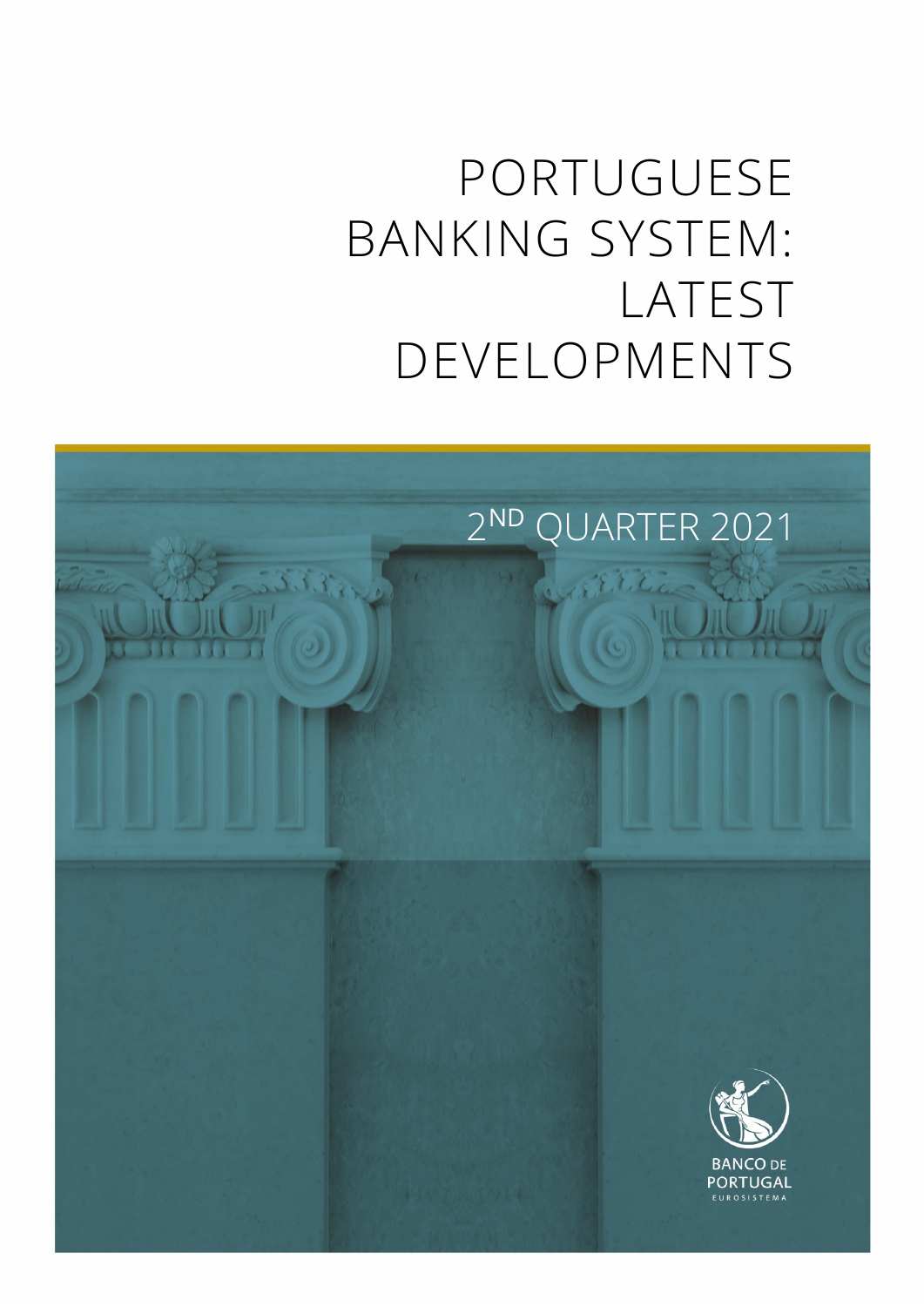Lisboa, 2021 • [www.bportugal.pt](file://bdp.pt/dfs/dcm/grupos/DCMPI/Ativo/Publicacoes/Relatorios/Novo%20layout%202018/Template/www.bportugal.pt)

Cut-off date: 15 September 2021.

Portuguese Banking System: latest developments **•** Banco de Portugal Rua Castilho, 24 | 1250-069 Lisboa **•** www.bportugal.pt **•** Edition Financial Stability Department **•** Design Communication and Museum Department | Design Unit **•** Translation International Relations Department | Translation Unit ISSN 2183-9646 (online)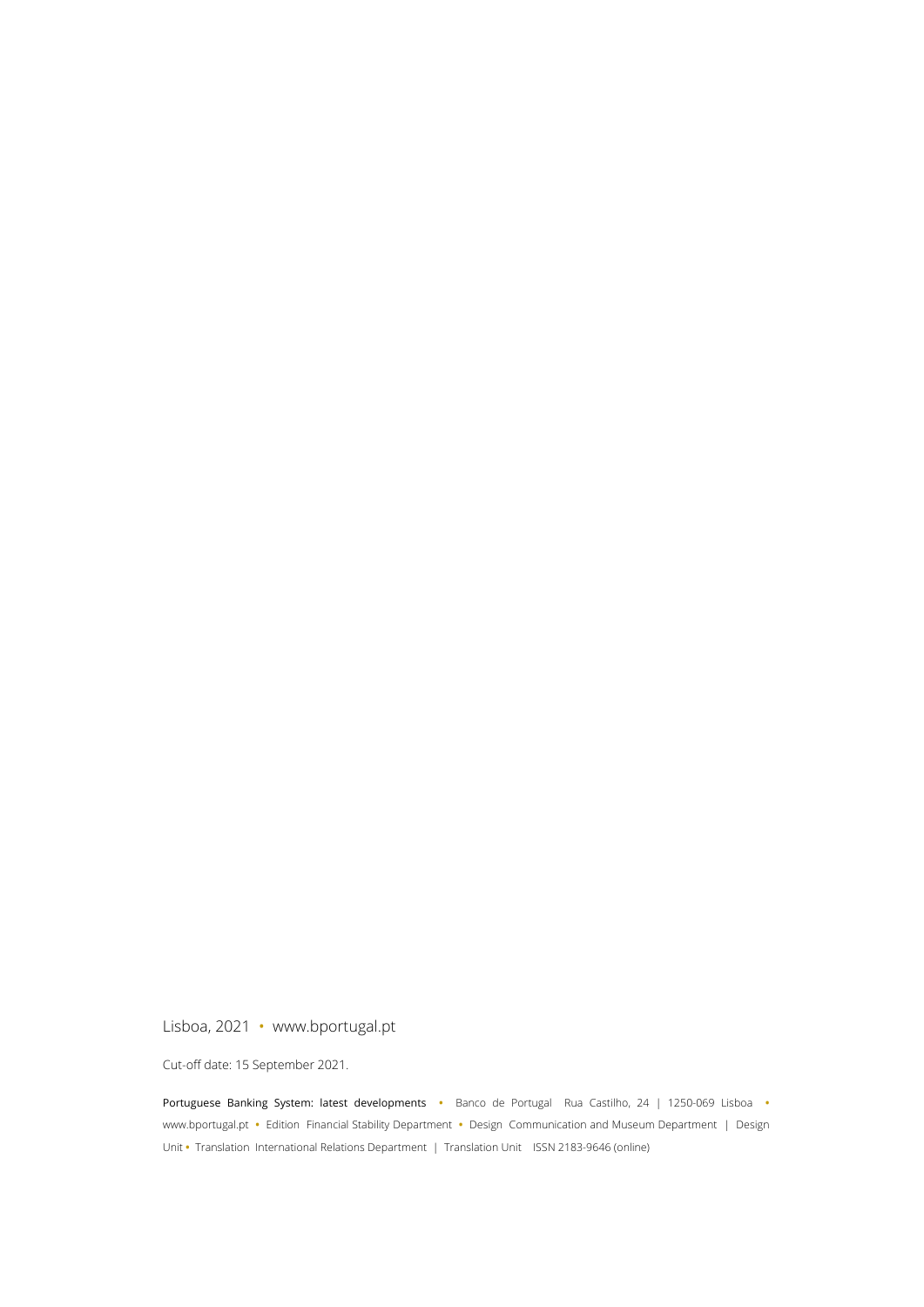## Portuguese banking system | 2<sup>nd</sup> quarter of 2021

#### **Balance-sheet structure**

In the second quarter of 2021 total assets of the Portuguese banking sector rose by 2.8%. The evolution of customer loans, cash balances at central banks and exposure to debt securities contributed respectively 1.1 p.p., 1.0 p.p. and 0.9 p.p. to this increase.

The loan-to-deposit ratio narrowed by 1.1 p.p. to 82.5%, reflecting a greater increase in customer deposits (3.4%) than in customer loans (2.0%). The weight of central bank funding increased by 0.3 p.p. to 9.3% of assets.

The liquidity coverage ratio (LCR) stood at 255.4%, decreasing by 10.5 p.p. when compared with the previous quarter, due to the contribution from the increase in net liquidity outflows in the denominator (27.2 p.p.). This was partially offset by the increase in highly liquid assets in the numerator (contributing +16.6 p.p.).

#### **Asset quality**

In the second quarter, the gross nonperforming loans (NPL) ratio decreased by 0.3 p.p. to 4.3%, reflecting a decrease in NPL (-4.0%) and an increase in performing loans (3.1%). The NPL ratio net of impairments stood at 1.9% (-0.1 p.p.).

The NFC gross NPL ratio stood at 8.7% (-0.5 p.p.) as a result of both an increase in performing loans and a decrease in NPLs. The NPL ratio for households declined by 0.2 p.p. to 3.1%, mainly due to a reduction of NPLs.

The NPL impairment coverage ratio remained at 55.5%. In view of the reduction of NPLs, this reflected a decrease in accumulated impairments. A slight decrease was observed in NFCs, to 56.9%. The coverage ratio for households increased to 51.2%, decreasing by 0.8 p.p. to 64.1% in consumption and other purposes and increasing by 3.8 p.p. to 34.4% in the housing segment.

**Chart 1 •** Central bank funding and loan-to-deposit ratio



Source: Banco de Portugal.





Source: Banco de Portugal.

**Chart 3 •** NPL coverage ratios



Source: Banco de Portugal.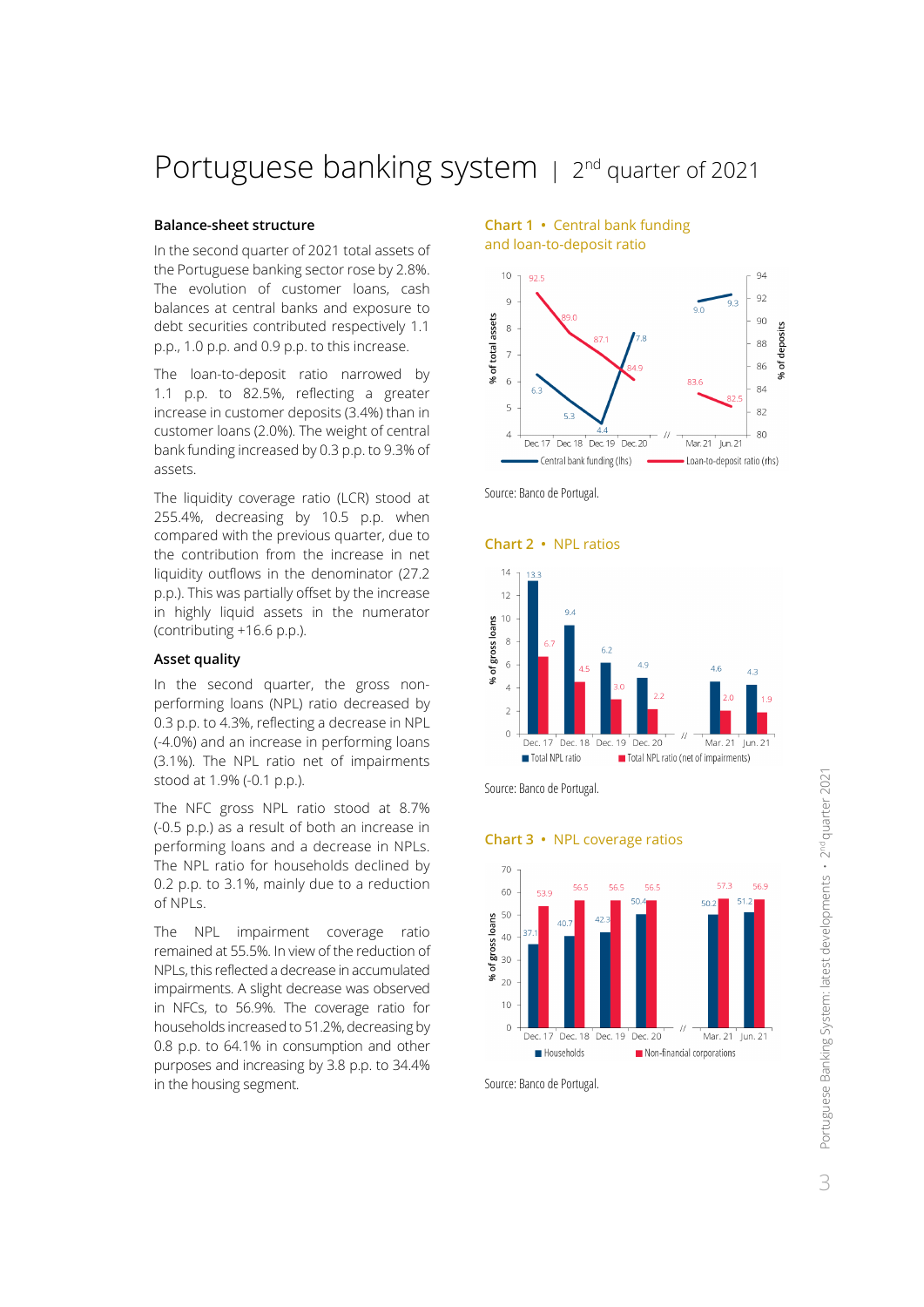#### **Profitability**

In the first half of 2021 return on assets (ROA) rose by 0.37 p.p. from the first half of 2020, standing at 0.44%. Return on equity (ROE) rose by 4.3 p.p. to 5.2%.

The increase in ROA was due to an increase in income from financial operations and to a lesser extent to a decrease in provisions and impairments. The loan loss charge declined by 0.59 p.p. to 0.33% after a significant increase in 2020 due to the pandemic.

The cost-to-income ratio stood at 53.2%, decreasing by 7.8 p.p. from the same period a year earlier. This was mainly the result of an increase in total operating income.

#### **Solvency**

In the second quarter of 2021 the total capital ratio and the Common Equity Tier 1 (CET1) ratio increased by 0.2 and 0.1 p.p., to 17.8% and 15.3% respectively. These developments stemmed from a higher increase in total own funds and CET1 than in risk-weighted assets.

Average risk weight decreased by 0.8 p.p. to 46.7%, due to a more significant increase in assets.

The leverage ratio rose by 0.1 p.p. from the previous quarter, to 7.5%. This level is considerably higher than the 3% requirement, which came into force on 28 June 2021.

#### **Chart 4 •** Return on equity (ROE), return on assets (ROA) and recurring operating result



Source: Banco de Portugal.



### **Chart 5 •** Cost-to-income and loan loss charge ratios

Source: Banco de Portugal.



### **Chart 6 •** Own funds ratios and leverage ratio

Source: Banco de Portugal.

Note: RWA means risk-weighted assets. Total exposure includes total assets, derivatives and off-balance sheet positions, and may exclude exposures to central banks upon authorisation of the supervisory authority.